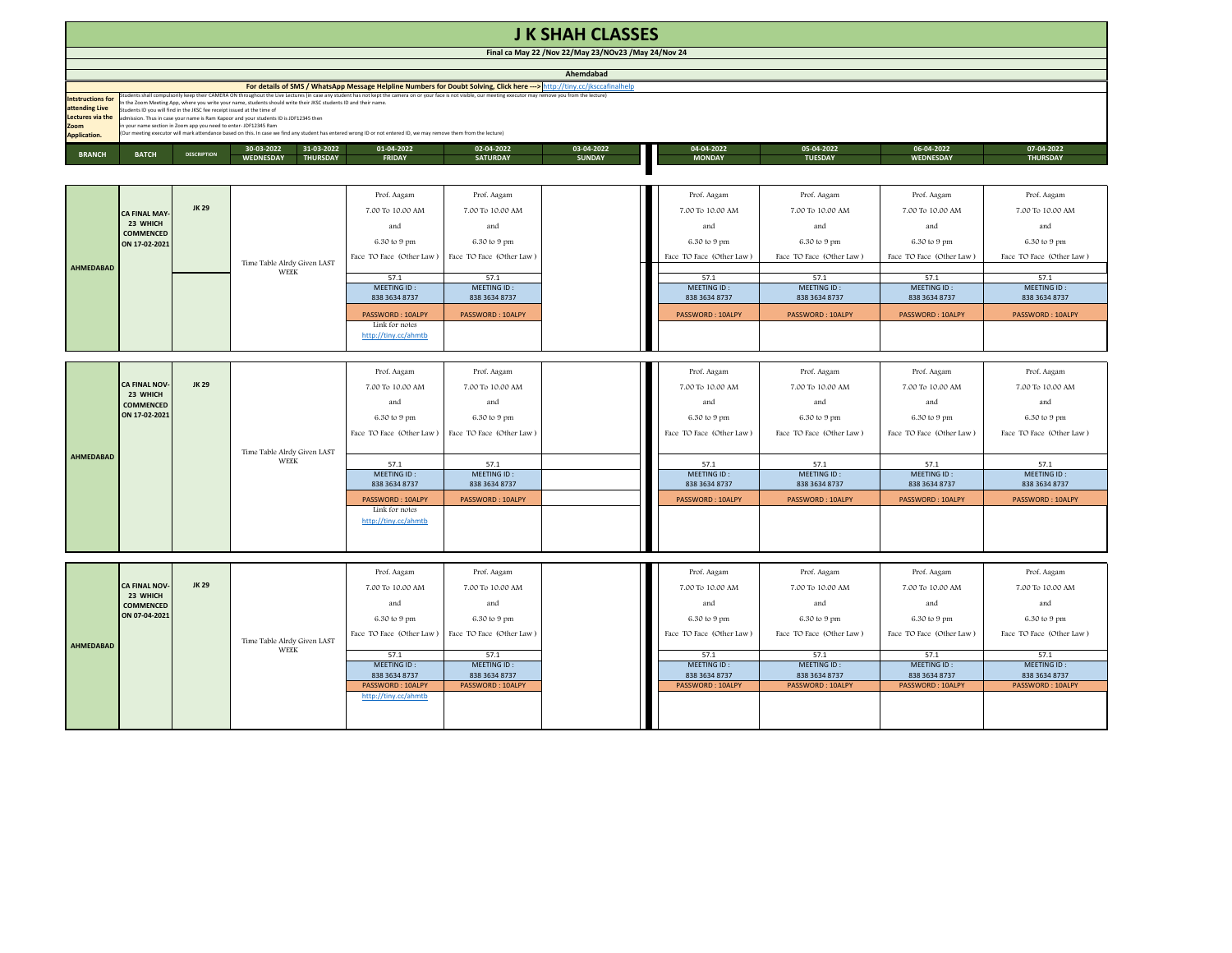| <b>JK SHAH CLASSES</b>                                                                                                   |                                                                                                                                                                                                                                                                                                                                                                                                                                                                                                                                                                                                                                                                                                                                             |                                            |                                                                  |                                                                                    |                                                                                    |                                                                           |                                                                                    |                                                                                    |                                                                                    |                                                                                    |
|--------------------------------------------------------------------------------------------------------------------------|---------------------------------------------------------------------------------------------------------------------------------------------------------------------------------------------------------------------------------------------------------------------------------------------------------------------------------------------------------------------------------------------------------------------------------------------------------------------------------------------------------------------------------------------------------------------------------------------------------------------------------------------------------------------------------------------------------------------------------------------|--------------------------------------------|------------------------------------------------------------------|------------------------------------------------------------------------------------|------------------------------------------------------------------------------------|---------------------------------------------------------------------------|------------------------------------------------------------------------------------|------------------------------------------------------------------------------------|------------------------------------------------------------------------------------|------------------------------------------------------------------------------------|
| Final ca May 22 / Nov 22/May 23/NOv23 / May 24/Nov 24                                                                    |                                                                                                                                                                                                                                                                                                                                                                                                                                                                                                                                                                                                                                                                                                                                             |                                            |                                                                  |                                                                                    |                                                                                    |                                                                           |                                                                                    |                                                                                    |                                                                                    |                                                                                    |
| Ahemdabad                                                                                                                |                                                                                                                                                                                                                                                                                                                                                                                                                                                                                                                                                                                                                                                                                                                                             |                                            |                                                                  |                                                                                    |                                                                                    |                                                                           |                                                                                    |                                                                                    |                                                                                    |                                                                                    |
| For details of SMS / WhatsApp Message Helpline Numbers for Doubt Solving, Click here ---> http://tiny.cc/jksccafinalhelp |                                                                                                                                                                                                                                                                                                                                                                                                                                                                                                                                                                                                                                                                                                                                             |                                            |                                                                  |                                                                                    |                                                                                    |                                                                           |                                                                                    |                                                                                    |                                                                                    |                                                                                    |
| <b>Intstructions for</b><br>attending Live<br>Lectures via the<br>Zoom<br><b>Application.</b>                            | (tudents shall compulsorily keep their CAMERA ON throughout the Live Lectures (in case any student has not kept the camera on or your face is not visible, our meeting executor may remove you from the lecture)<br>n the Zoom Meeting App, where you write your name, students should write their JKSC students ID and their name.<br>tudents ID you will find in the JKSC fee receipt issued at the time of<br>dmission. Thus in case your name is Ram Kapoor and your students ID is JDF12345 then<br>your name section in Zoom app you need to enter- JDF12345 Ram<br>Our meeting executor will mark attendance based on this. In case we find any student has entered wrong ID or not entered ID, we may remove them from the lecture) |                                            |                                                                  |                                                                                    |                                                                                    |                                                                           |                                                                                    |                                                                                    |                                                                                    |                                                                                    |
| <b>BRANCH</b>                                                                                                            | <b>BATCH</b>                                                                                                                                                                                                                                                                                                                                                                                                                                                                                                                                                                                                                                                                                                                                | <b>DESCRIPTION</b>                         | 30-03-2022<br>31-03-2022<br><b>WEDNESDAY</b><br><b>THURSDAY</b>  | 01-04-2022<br><b>FRIDAY</b>                                                        | 02-04-2022<br><b>SATURDAY</b>                                                      | 03-04-2022<br><b>SUNDAY</b>                                               | 04-04-2022<br><b>MONDAY</b>                                                        | 05-04-2022<br><b>TUESDAY</b>                                                       | 06-04-2022<br><b>WEDNESDAY</b>                                                     | 07-04-2022<br><b>THURSDAY</b>                                                      |
| AHMEDABAD                                                                                                                | <b>CA FINAL NOV-</b><br>22 WHICH                                                                                                                                                                                                                                                                                                                                                                                                                                                                                                                                                                                                                                                                                                            | <b>JK30</b>                                | Time Table Alrdy Given LAST<br><b>WEEK</b>                       | Evening Kindly watch any<br>3 hrs zoom recorded Live<br><b>Direct TAX</b>          | Evening Kindly watch any<br>3 hrs zoom recorded Live<br><b>Direct TAX</b>          | Evening Kindly watch any<br>3 hrs zoom recorded Live<br><b>Direct TAX</b> | Evening Kindly watch any<br>hrs zoom recorded Live<br>Direct TAX                   | Evening Kindly watch any 3 hrs<br>zoom recorded Live Direct TAX                    | Evening Kindly watch any 3<br>hrs zoom recorded Live<br><b>Direct TAX</b>          | Evening Kindly watch any 3 hrs<br>zoom recorded Live Direct TAX                    |
|                                                                                                                          | ON 16-08-2021                                                                                                                                                                                                                                                                                                                                                                                                                                                                                                                                                                                                                                                                                                                               | COMMENCED                                  |                                                                  | Evening Kindly watch any<br>3 hrs zoom recorded Live<br><b>Direct TAX</b>          | Evening Kindly watch any<br>3 hrs zoom recorded Live<br>Direct TAX                 | Evening Kindly watch any<br>3 hrs zoom recorded Live<br><b>Direct TAX</b> | Evening Kindly watch any<br>hrs zoom recorded Live<br>Direct TAX                   | Evening Kindly watch any 3 hrs<br>zoom recorded Live Direct TAX                    | Evening Kindly watch any 3<br>hrs zoom recorded Live<br><b>Direct TAX</b>          | Evening Kindly watch any 3 hrs<br>zoom recorded Live Direct TAX                    |
| <b>AHMEDABAD</b>                                                                                                         | <b>CA FINAL MAY</b><br>23 WHICH<br>COMMENCED<br>ON 16-08-2021                                                                                                                                                                                                                                                                                                                                                                                                                                                                                                                                                                                                                                                                               | <b>JK30</b>                                | Time Table Alrdy Given LAST<br><b>WEEK</b>                       | Prof. Aagam<br>7.00 To 10.00 AM<br>and<br>6.30 to 9 pm<br>Face TO Face (Other Law) | Prof. Aagam<br>7.00 To 10.00 AM<br>and<br>6.30 to 9 pm<br>Face TO Face (Other Law) |                                                                           | Prof. Aagam<br>7.00 To 10.00 AM<br>and<br>6.30 to 9 pm<br>Face TO Face (Other Law) | Prof. Aagam<br>7.00 To 10.00 AM<br>and<br>6.30 to 9 pm<br>Face TO Face (Other Law) | Prof. Aagam<br>7.00 To 10.00 AM<br>and<br>6.30 to 9 pm<br>Face TO Face (Other Law) | Prof. Aagam<br>7.00 To 10.00 AM<br>Law<br>Face TO Face                             |
|                                                                                                                          |                                                                                                                                                                                                                                                                                                                                                                                                                                                                                                                                                                                                                                                                                                                                             |                                            |                                                                  | 57.1<br>MEETING ID:<br>838 3634 8737<br>PASSWORD: 10ALPY                           | 57.1<br>MEETING ID:<br>838 3634 8737<br>PASSWORD: 10ALPY                           |                                                                           | 57.1<br>MEETING ID:<br>838 3634 8737<br>PASSWORD: 10ALPY<br>http://tiny.cc/ahmtb   | 57.1<br>MEETING ID:<br>838 3634 8737<br>PASSWORD: 10ALPY                           | 57.1<br>MEETING ID:<br>838 3634 8737<br>PASSWORD: 10ALPY                           | 57.1<br>MEETING ID:<br>838 3634 8737<br>PASSWORD: 10ALPY                           |
|                                                                                                                          |                                                                                                                                                                                                                                                                                                                                                                                                                                                                                                                                                                                                                                                                                                                                             |                                            |                                                                  |                                                                                    |                                                                                    |                                                                           |                                                                                    |                                                                                    |                                                                                    |                                                                                    |
| <b>AHMEDABAD</b>                                                                                                         | <b>CA FINAL NOV</b><br><b>JK30</b><br>23 WHICH<br><b>COMMENCED</b><br>ON 16-08-2021                                                                                                                                                                                                                                                                                                                                                                                                                                                                                                                                                                                                                                                         |                                            | Time Table Alrdy Given LAST<br><b>WEEK</b>                       | Prof. Aagam<br>7.00 To 10.00 AM<br>and<br>6.30 to 9 pm<br>Face TO Face (Other Law) | Prof. Aagam<br>7.00 To 10.00 AM<br>and<br>6.30 to 9 pm<br>Face TO Face (Other Law) | Link for notes<br>http://tiny.cc/ahmtb                                    | Prof. Aagam<br>7.00 To 10.00 AM<br>and<br>6.30 to 9 pm<br>Face TO Face (Other Law) | Prof. Aagam<br>7.00 To 10.00 AM<br>and<br>6.30 to 9 pm<br>Face TO Face (Other Law) | Prof. Aagam<br>7.00 To 10.00 AM<br>and<br>6.30 to 9 pm<br>Face TO Face (Other Law) | Prof. Aagam<br>7.00 To 10.00 AM<br>and<br>6.30 to 9 pm<br>Face TO Face (Other Law) |
|                                                                                                                          |                                                                                                                                                                                                                                                                                                                                                                                                                                                                                                                                                                                                                                                                                                                                             |                                            |                                                                  | 57.1<br>MEETING ID:<br>838 3634 8737<br>PASSWORD: 10ALPY                           | 57.1<br>MEETING ID:<br>838 3634 8737<br>PASSWORD: 10ALPY                           |                                                                           | 57.1<br>MEETING ID:<br>838 3634 8737<br>PASSWORD: 10ALPY                           | 57.1<br>MEETING ID:<br>838 3634 8737<br>PASSWORD: 10ALPY                           | 57.1<br>MEETING ID:<br>838 3634 8737<br>PASSWORD: 10ALPY                           | 57.1<br>MEETING ID:<br>838 3634 8737<br>PASSWORD: 10ALPY                           |
| <b>AHMEDABAD</b>                                                                                                         | <b>CA FINAL MAY</b><br>24 WHICH<br><b>COMMENCED</b>                                                                                                                                                                                                                                                                                                                                                                                                                                                                                                                                                                                                                                                                                         | <b>JK30</b>                                |                                                                  | Prof. Aagam<br>7.00 To 10.00 AM<br>and<br>6.30 to 9 pm                             | Prof. Aagam<br>7.00 To 10.00 AM<br>and<br>6.30 to 9 pm                             |                                                                           | Prof. Aagam<br>7.00 To 10.00 AM<br>and<br>6.30 to 9 pm                             | Prof. Aagam<br>7.00 To 10.00 AM<br>and<br>6.30 to 9 pm                             | Prof. Aagam<br>7.00 To 10.00 AM<br>and<br>6.30 to 9 pm                             | Prof. Aagam<br>7.00 To 10.00 AM<br>and<br>6.30 to 9 pm                             |
|                                                                                                                          | ON 16-08-2021                                                                                                                                                                                                                                                                                                                                                                                                                                                                                                                                                                                                                                                                                                                               | Time Table Alrdy Given LAST<br><b>WEEK</b> | Face TO Face (Other Law)<br>57.1<br>MEETING ID:<br>838 3634 8737 | Face TO Face (Other Law)<br>57.1<br>MEETING ID:<br>838 3634 8737                   | Link for notes<br>http://tiny.cc/ahmtb                                             | Face TO Face (Other Law)<br>57.1<br>MEETING ID:<br>838 3634 8737          | Face TO Face (Other Law)<br>57.1<br>MEETING ID:<br>838 3634 8737                   | Face TO Face (Other Law)<br>57.1<br>MEETING ID:<br>838 3634 8737                   | Face TO Face (Other Law)<br>57.1<br>MEETING ID:<br>838 3634 8737                   |                                                                                    |
|                                                                                                                          |                                                                                                                                                                                                                                                                                                                                                                                                                                                                                                                                                                                                                                                                                                                                             |                                            |                                                                  | PASSWORD: 10ALPY                                                                   | PASSWORD: 10ALPY                                                                   |                                                                           | PASSWORD: 10ALPY                                                                   | PASSWORD: 10ALPY                                                                   | PASSWORD: 10ALPY                                                                   | PASSWORD: 10ALPY                                                                   |